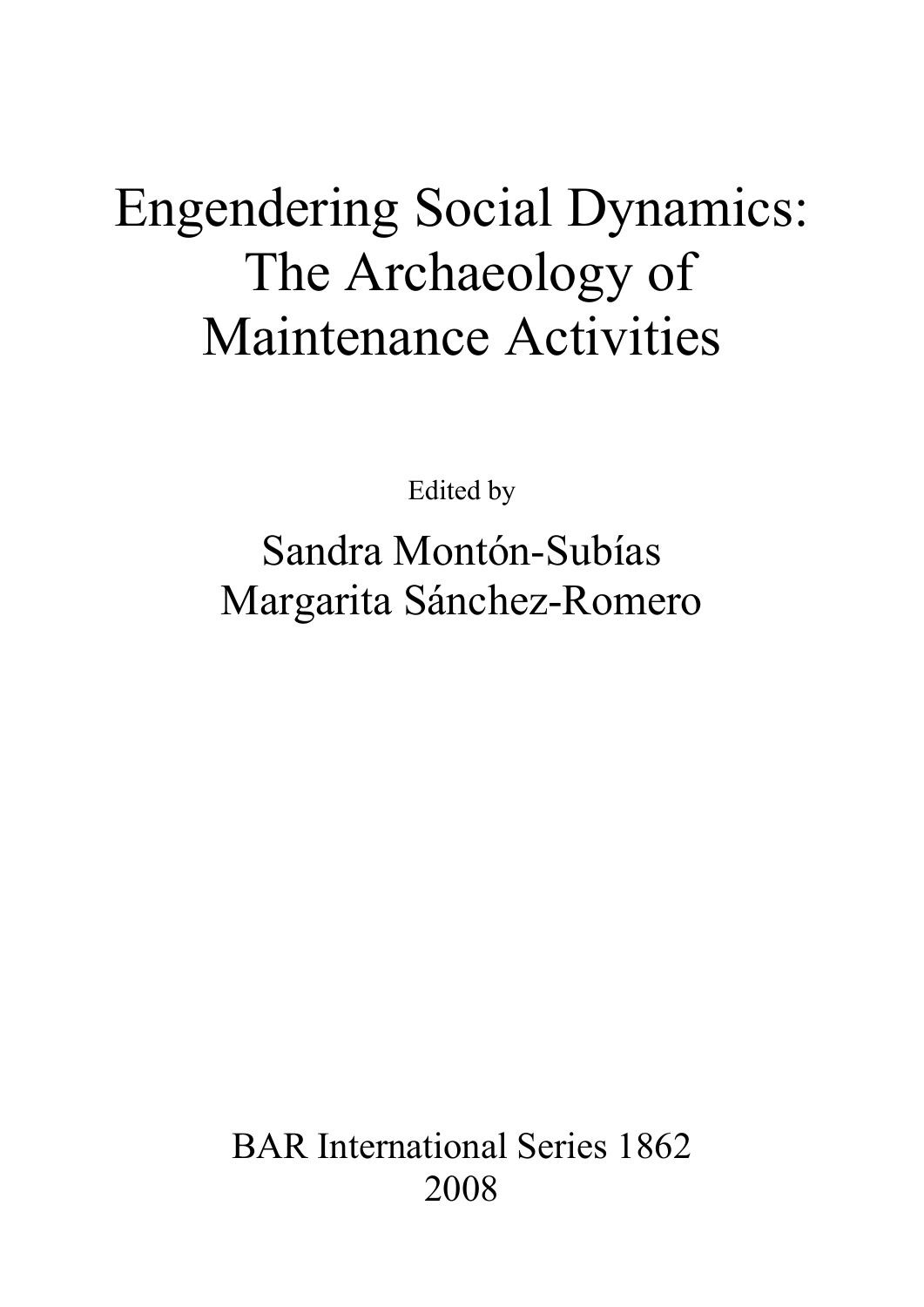This title published by

Archaeopress Publishers of British Archaeological Reports Gordon House 276 Banbury Road Oxford OX2 7ED England bar@archaeopress.com www.archaeopress.com

BAR S1862

Engendering Social Dynamics: The Archaeology of Maintenance Activities

© the individual authors 2008

ISBN 978 1 4073 0345 1

Printed in England by CMP (UK) Ltd

All BAR titles are available from:

Hadrian Books Ltd 122 Banbury Road Oxford OX2 7BP England bar@hadrianbooks.co.uk

The current BAR catalogue with details of all titles in print, prices and means of payment is available free from Hadrian Books or may be downloaded from www.archaeopress.com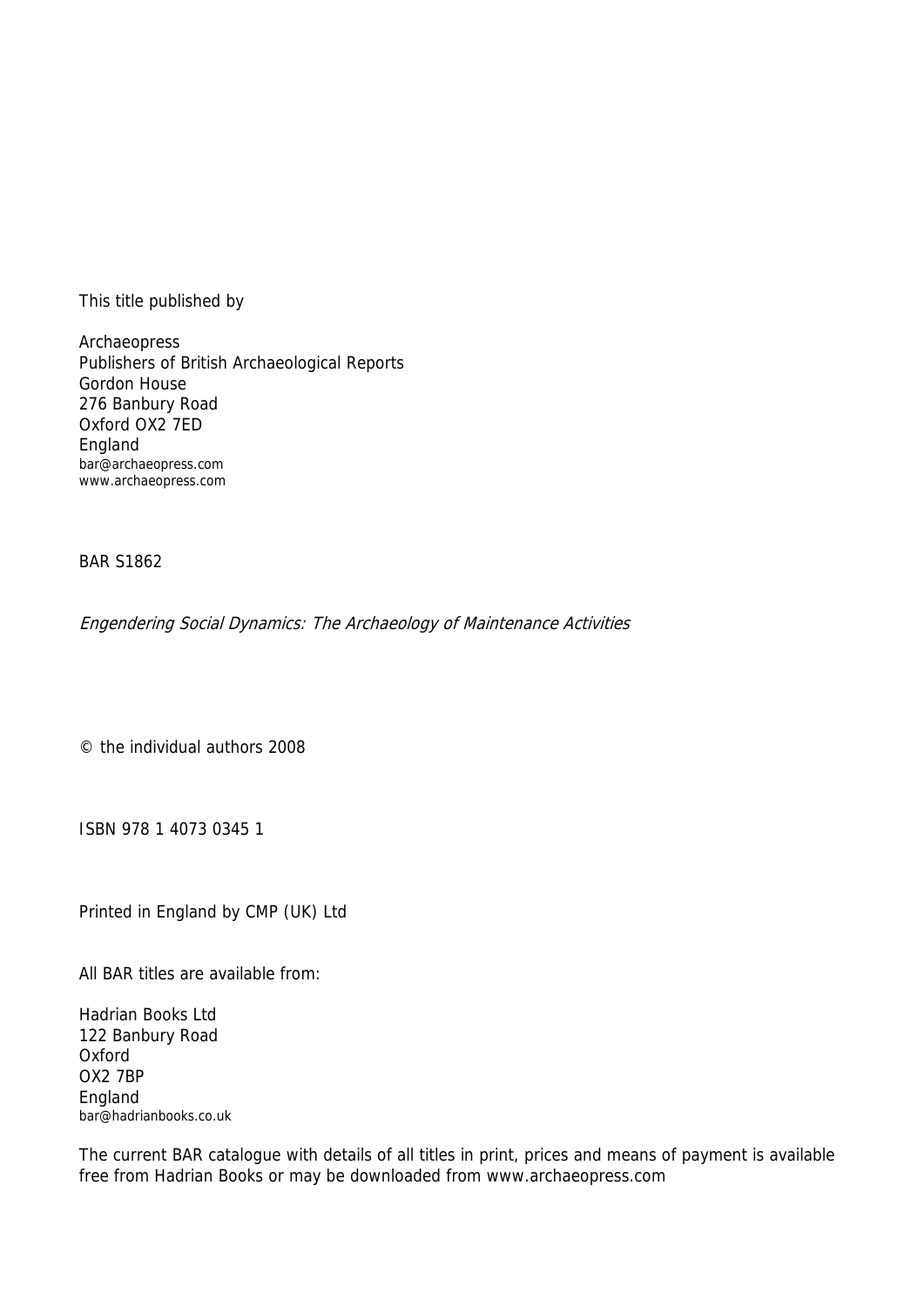# 1. Towards an archaeology of maintenance activities

Paloma González-Marcén

*Centre d'Estudis del Patrimoni Arqueològic de la Prehistòria-CEPAP. Universitat Autònoma de Barcelona, Spain.* 

Sandra Montón-Subías

*ICREA Research Professor. Departament d'Humanitats. Universitat Pompeu Fabra, Spain* 

Marina Picazo

*Departament d'Humanitats. Universitat Pompeu Fabra, Spain* 

# **Introduction**

The concept of maintenance activities began to be used in the context of Spanish archaeology about ten years ago (Bardavio and González Marcén 1996; Picazo, 1997; Colomer, González Marcén and Montón, 1998). Its development has continued and expanded ever since (González Marcén, Montón and Picazo, 2005; Alarcón, 2006; García Luque, 2008; Hernando, this volume; Sánchez-Romero and Aranda, this volume) and has even begun to be used in other academic traditions (Dommasnes and Montón-Subías, 2007; Gifford-Gonzalez, this volume).

Initially catalyzed by Gender archaeology challenges to correct 'the appalling absence of concepts that tap women's experience' (Conkey and Gero: 1991: 3), the concept of maintenance activities encompasses a set of practices that involve the sustenance, welfare and effective reproduction of all the members of a social group. These comprise the basic tasks of daily life that regulate and stabilize social life. They mainly involve care giving, feeding and food processing, weaving and cloth manufacture, hygiene, public health and healing, socialization of children and the fitting out and organization of related spaces (for similar ideas, see Allison, 1999; Bray, 1997; Meyers, 2003). These activities always entail specialised knowledge and the ability to sustain networks of interpersonal relationships in which framework they take place. They are also associated with specific technological practices and with the existing values and norms operating socially. Their ultimate function is to guarantee the possible reiteration and recurrence of group activities and to channel any changes in the latter into new reiteration and recurrence patterns or, in other words, into new ways of everyday life management.

When we decided to write this article we wanted to bring together the different papers we had presented at different forums since we began to deal with the subject of maintenance activities. Similarly, we wanted to address many of the issues put forward by colleagues and students over the years which hadn't been sufficiently clarified. Consequently, in this article we will begin by focusing on the existing relationship, as we see it, between an archaeology of maintenance activities, an archaeology of female practices and an archaeology of what is normally grouped under the

rubric of "the domestic". Secondly, we will present different examples which illustrate the structural nature of maintenance activities. Finally, we will outline the criteria that, in our opinion, should guide the archaeology of maintenance activities, with a special focus on the notions of time and space.

# **Maintenance activities, female practices and the "domestic" sphere**

Maintenance activities have for centuries constituted an essential part of the everyday experiences of people's lives and especially of women. We can reasonably assume that, in many societies, women have been responsible for carrying them out and above all for creating and maintaining their associated and necessary networks of relationships (as examples, Meyers, 2003; Hendon, 2005; Sánchez-Romero, 2007; Gilchrist, this volume). However, we are also aware that the attribution of certain activities to the daily practices of women is debatable and has tended to be linked with essentialist or conservative points of view that place women in a limited and limiting scope of social action (Magallón 1999). At the same time, recognition of the diversity of cultural formulae in the material organisation of gender systems invokes caution in relation to this aspect (Moore 1988). Consequently, these practices may have not been always carried out by women in prehistoric societies, as indicated for instance by studies of mortuary evidence related to gender roles (Hamlin, 2001: 132-3). In fact, we think that in the origins of humankind the whole group -men, women and children- would have been involved in most of these practices as they formed the core of social life. Progressively, and for reasons that are lateral to the argument of this paper, these set of practices became an integral part of women's heritage in most traditional and historical societies (see, for instance, Hernando, this volume). Consequently, we really considerer that it is actually possible from a historical and ethnographic perspective to recognise certain basic patterns which associate women with this range of activities. On the other hand, where we referred (and refer) to maintenance activities as female activities we did (and do) not include all the activities potentially or effectively performed by women but only those, common to many women, that are related to the maintenance of the life cycle, from birth to death. This starting point does not seek to establish universals but to highlight the significance of the structural function of these activities in creating, recreating and transforming social forms.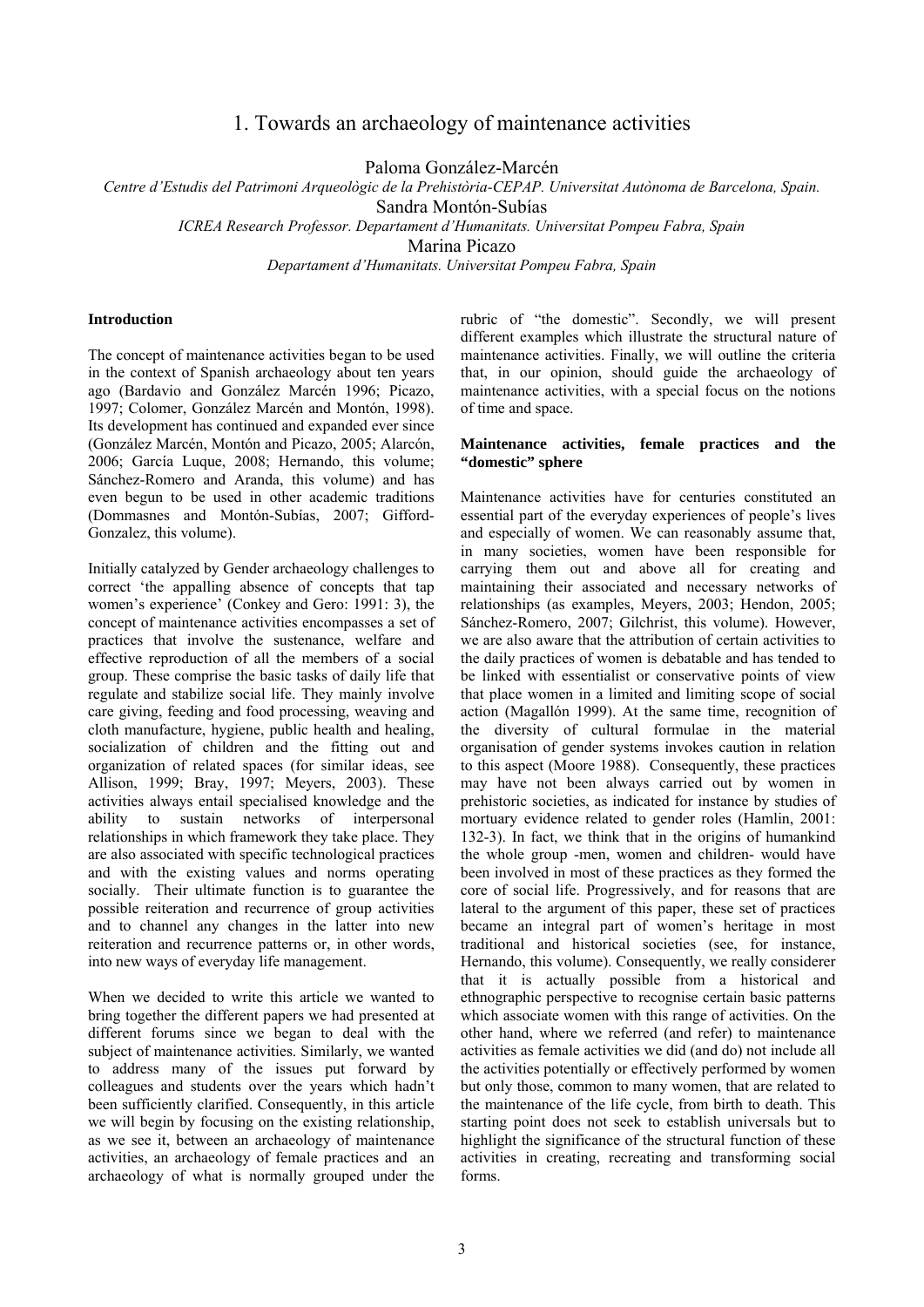Irrespective of how this set of tasks were carried out, what we also wished to emphasise was the fact that these practices have been overlooked by traditional archaeological accounts and considered non essential for historical interpretation because they were associated with women's activities in the present. In this sense, the study of maintenance activities has followed along the lines initiated in the 70's that sought to value female activities in historical -and archaeological- explanation (Rosaldo and Lamphere, 1974; Dahlberg, 1981; Conkey and Spector, 1984).

This absence of archaeological discourse seems paradoxical because empirical evidence on these types of activities constitutes an important part (often the most important) of the archeological record in all cultures and historical periods. By disregarding them, archaeology has in fact generated little knowledge around forms of human work that are universal and generally closely related to the division of sexual roles. By overlooking them archaeology has also failed to focus on the social networks and forms of interaction they have generated; networks and mechanisms that have entailed important forms of communication and connection in social life, superimposed and interconnected with other forms of social relationships. This historical amnesia has weakened historical interpretation by leaving aside a whole series of practices which are inextricably linked to other spheres of social action and form an inseparable part of the complexity of human groups.

Alongside the issue concerning maintenance activities and female activities we have frequently also been asked about the relationship between maintenance activities and the sphere of activities that are grouped under the term "domestic". Although we shall come back to this subject later on, we would like to point out now that the maintenance activities category constituted an attempt to disassociate the characterisation of these activity patterns from the often used "domestic activities" category because of the limiting nature of this concept in that it is associated with a particular space.

# **Maintenance activities: foregrounding social dynamics**

By using the term maintenance activities we seek to stress the fact that the common factor of this basic pattern of female activities lies in the structural function -both material and symbolic- that they have exercised and continue to exercise in all human groups.

This structural function has taken on and takes on different forms. It encompasses a wide range of activities and may take on the form of distinct organisational combinations as regards the specific tasks that are associated with it and the spaces where these tasks are performed. Nevertheless, maintenance activities and their spaces show, both historically and

ethnographically, a constant set of similarities and are expressed in common forms of relationships and knowledge management.

Different archaeological studies have already demonstrated how fundamental these set of activities are in foregrounding social dynamics in any community (Brumfiel, 1991; Hastorf, 1991; Gifford-González, 1993; Montón, 2002; Hendon 2007; Sánchez-Romero and Aranda, this volume; Aranda et al., forthcoming). Given that we consider them to be of central importance we decided to also seek them out in the historical discourse where they had been especially left aside. Hence, first in 2005 and more recently in 2007, we organised seminars (which gave rise to most of the contributions presented in this volume) to explore their structural character not only in processes of social continuance but also during periods academically regarded as times of historical change. Instead of considering them as similar and monotonous, as a constant rather than a variable, we wanted connect them with the social, economic, political and ideological transformations that confer dynamism and creativity to societies over time. And, in fact, most of the contributions to the seminars made clear that the rhythm and consequences of economic and social transformation could not be fully understood unless we take into account the crucial role played by changes affecting the every day forms of maintenance activities.

Important archaeological research had already highlighted the fundamental role of activities such as cooking and weaving in social transitions. For instance, in 1991 Elizabeth Brumfiel brought to light how central these tasks were in the transition from pre-Aztec to Aztec society in Central Mexico (Brumfiel, 1991). Similarly, a recent study of the Northeast Iberian Peninsula found close links between these activities and the emergence of political inequality in Iberian societies (corresponding to Iron Age on the Iberian Peninsula) (Curià, Masvidal and Picazo, 2000). The majority of dwellings on the Iberian sites in this region have similar features as regards their size and form of construction. They appear to have been multifunctional spaces for everyday activities used for producing and transforming food products and for making essential tools for the maintenance and caring of the social groups that inhabited them. During the process of emerging social complexity certain changes were documented even in the smaller settlements. In some settlements, evidence showed an increase (possible centralisation) in cloth and food production inside certain architectural structures. Although the archeological artefacts found in these buildings are the same as those found in other dwellings (spindle whorls, loom weights, grinding stones) they are usually recovered in larger quantities. These evidences may be interpreted as proof of textile and food production intensification, surpassing the domestic scale of production characteristic of the previous period. It is now, during the period known as the Middle Iberian era, when elites emerged. These elites lived in large residences and they appear to have taken over parts of production as a strategy for establishing the social hierarchy.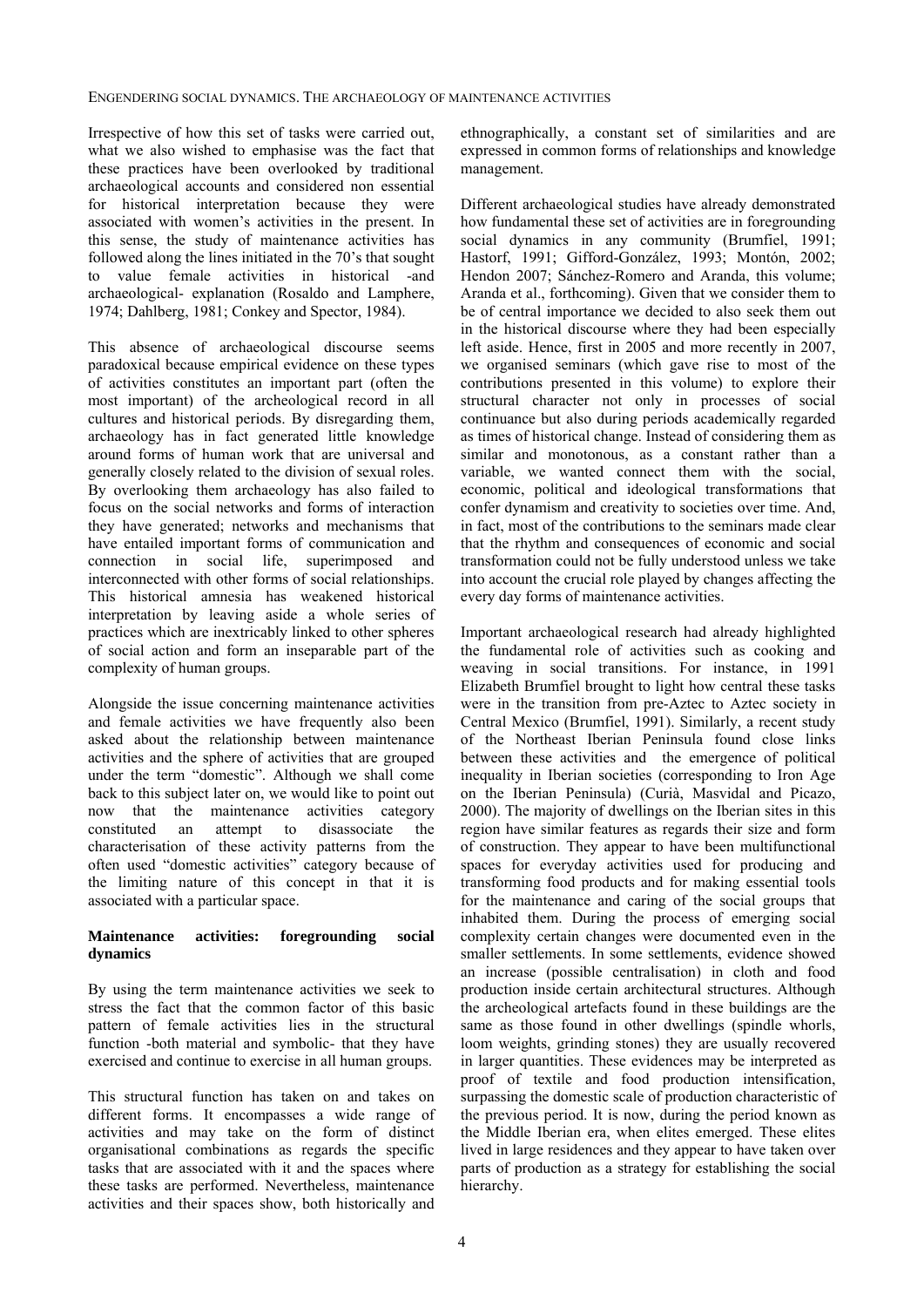At around the same time there is evidence of a greater number of war conflicts among communities (the construction of fortifications and more warrior tombs), of the control of ritual practices (in "public buildings") and of the centralisation of certain production processes, starting with some forms of work related to maintenance activities. The presence of cloth and food production intensification in certain buildings is possibly due to the pressure that elites put on domestic groups, and most specifically on women. In doing so, they increased production and consumption linked to forms of control and exhibition of social wealth. In this respect, increased food production could have been linked to a form of redistribution in ritual feasts within specific contexts. Although it seems that the Iberian elites did not exercise complete control over textile and food production, the increase in productivity linked to these maintenance activities may have involved the existence of some form of dependent work, probably done by women. It therefore seems that in this case, as in other well known historical examples, the onset of stratification was based, at least in part, on the manipulation and control of that forms of social relationships imbricated in processes of creation and maintenance of social life.

We were also convinced that maintenance activities also played a key role in structuring society's symbolic resources and dynamics. In fact, some of our most recent studies have highlighted how artefacts employed in the management of everyday activities may be used as ideological resources in funerary rituals. This is what we discovered after studying the funerary records of the Bronze Age Argaric communities of Southeast Spain (c. 2250-1450 BC) (Montón-Subías 2007; Aranda et al. forthcoming). One of the most characteristic features of the Argaric world is the funerary ritual they adopted to bury their dead: the inhumation of corpses in urns, pits, cists and artificial caves called "covachas" under the floors of their dwellings. Some of the corpses were buried with a series of artefacts used as funerary offerings. After studying these grave goods, researchers came to the conclusion that there were clear social inequalities in the heart of these communities and unequal access to economic resources and politico-ideological power.

In fact, some of these grave items were actually tools used to perform maintenance activities. Among them, our attention was drawn by the prominent and almost exclusive presence of awls in female tombs, something already noticed since the beginnings of Argaric research (Siret and Siret, 1886; Lull and Estévez, 1986; González-Marcén 1991). Unlike male exclusive tools, the presence of awls in female tombs cuts across age, social, space and time boundaries. After interpreting this phenomenon, we came to the conclusion that the presence of awls in female tombs was necessarily related to roles socially perceived as belonging to the female gender and to the activities –probably maintenance activities- that influenced this perception.

Given these findings we connected the presence of awls with the symbolical need to mark a mainstream female identity in funerary rituals.

#### **Maintenance activities, time and space**

Apart from the different forms of work they involve, maintenance activities require and at the same time create social relationships which have a dynamics, a time and spatial organisation of their own. This time we are referring to is quotidian time. Its predominant feature is that it is recurrent and as such involves a particular and differentiated form of temporality. The way textile activities were carried out in ancient Greece is a good example of the temporality we are referring to. In Ancient Greece spinning was a repetitive task that demanded a lot of time: several hours were needed to spin by hand a sufficient amount of thread to weave on a loom for an hour. Spinning and weaving were (and still are in many places) tasks that could be interrupted, which enabled women to do other tasks which were commonly assigned to them. So women spun while they did other things: look after the children, bring in the livestock, travel, share a moment of conversation, cook, etc.

Considering this time and its practices also requires an analytical perspective sensitive to microscalar developments (Picazo 1997, Foxhall 2000). In fact, the focus on maintenance activities also stemmed from our discontent at some of the interpretations carried out to explain different prehistoric moments in the Iberian Peninsula. Irrespective of the different historical approaches adopted, they focused on a limited and recurrent number of subjects: population growth/ depletion, agricultural production, technological development and colonial presence. However, less attention has been given to evaluating how these factors are specifically reflected in the material evidence from archaeological records.

For example, researchers have hardly touched on matters such as: Why and how agricultural production increases? In what terms can we refer to technological breakthroughs? How can a community increase its population? How did all these changes affect the restructuring of daily life within prehistoric communities and at the expense of what or of whom? As a result, the study of prehistory has basically centred on macrohistorical variables. This in turn has favoured to a type of discourse that is incompatible with the presentation of human actions, given that people are replaced by abstract social trends. In contrast to this, the time scale of the day to day is the scale of people's experiences, concrete historical experience, which is transformed (recreated) throughout their lifetime.

In our specific case, these questions, which seek to interpret social dynamics on a small scale, arose when we began a research programme on peasant communities in the Vallés region in the Northeast of the Iberian Peninsula (Colomer, González-Marcén and Montón 1998) during the Bronze Age and the Early Iron Age. The main form of settlement throughout prehistory in the Vallés featured numerous pits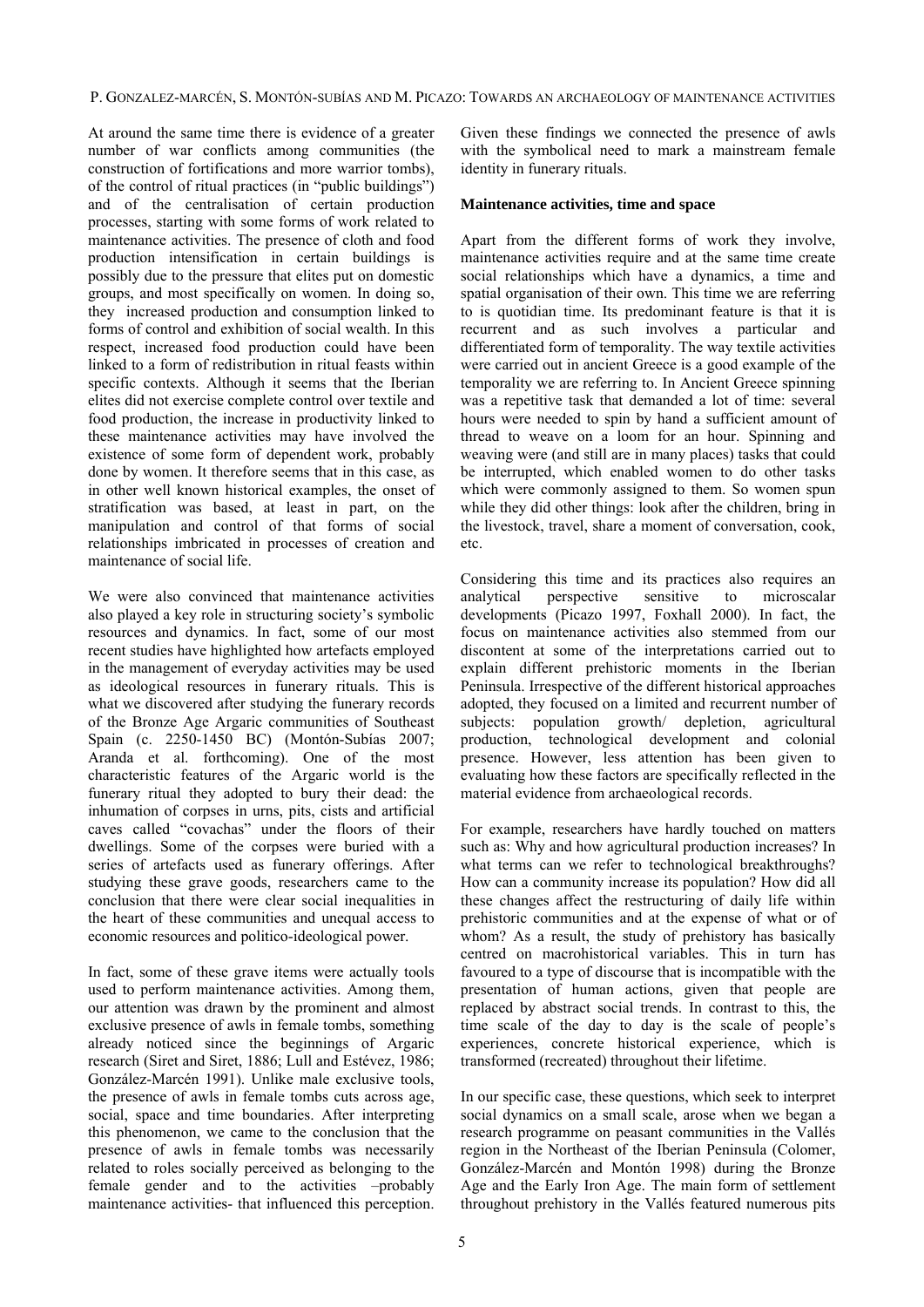dug into the ground with no or very few specific remains of solid masonry dwellings. The majority of these pits were primarily used to store agricultural produce, although a few of them were used as work areas and as refuge and consumption areas. These pits were latter on used as rubbish dumps.

After analysing how the space was structured in relation to maintenance activities and the production processes of artefacts related to these activities in the Can Roqueta settlement we found that important changes had taken place between the Bronze Age and the Early Iron Age. Whereas during the Bronze Age the entire settlement is structured around the maintenance infrastructures which are scattered indiscriminately anywhere in the village, during the Iron Age we found spatially differentiated, production, consumption and possibly rest areas. At the same time, the archeological findings pointed to an increase in cereal production during this transitional period. To our surprise we found that this increase was not associated with technological innovations related to maintenance practices, which had remained unchanged. This increase in agricultural production must have been brought on by a reorganisation of daily life and it could only have taken place at the expense of the people involved in maintenance activities. This agricultural intensification was probably accompanied by a demographic increase. If we assume that there was an increase in population during this transition it follows that this was brought about at the expense of women, either through a relaxation of birth control or due to improved conditions for infant survival. Either each woman had more children (with possible changes in family structures) or the maintenance activities related to the general health of the group managed to lower infant mortality.

In the case of the Vallés, the relative degree of resilience of these groups which had lasted since the Neolithic period was finally interrupted and this interruption was manifested in the growing social pressure on the way maintenance activities were organised.

## **The space of maintenance activities**

In archaeology, the characterization of the life styles of a community is inextricably linked to the methodological strategy that seeks to determine its spatial organisation. In fact, the space that is marked out and denoted by archaeological remains, the way its different elements are combined, the interconnections between one space and another, all these factors may be considered to be the material expression of a logical way of organising activities. They configurate a concrete (not an abstract) organisation which determines and is at the same time the outcome of the constant and changing relationships that were generated in the space in question. Archaeological spaces are not therefore abstract spaces but lived in spaces that once contained human life and were created by it. Consequently, in order to determine the spatial relationships of the objects that comprise an ancient space of relationship (a hamlet, a village, etc.) we need to look at how they are related to the activities that were carried out inside them.

Based on the certainty that maintenance activities are what effectively ensure the creation and day to day recreation of all human groups we need to look at how these activities generate material demands and conditions which are then reflected in the spatial distribution of archaeological sites.

But maintenance activity spaces cannot be identified a priori in archaeological analysis. The elasticity of the concept does not allow us to do so. Hence, the space of maintenance activities has to be a more open space than that which is traditional associated with the domestic domain. In fact, we have chosen to use the term maintenance activities in order to emphasise the fact that the common factor is this basic pattern of female activities does not stem from one space – the domestic space – which is culturally and historically dependent, but from its structural function both material and symbolic - which has existed and is to be found in all human groups. This structural function has taken on different forms for different ranges of activities. It may lead to different organisational combinations of the specific tasks associated with it as well as of the spaces in which they are carried out, although a continuum of similarities has existed between maintenance tasks and spaces, historically and ethnographically speaking. It is not the space as such that delimits the actions but the practices and the relationships of the maintenance activities that determine the location of the space. We need to study these spaces by looking at their internal organisation and compare and contrast them with spaces set aside for other social practices, which may or may not coincide with the spaces occupied by maintenance activities. It is in these spaces that a large part of the experiences and practices of the women of the past must have taken place. Spaces which determined the frameworks of their day to day relationships and which gave rise to the sets of tasks that sustained the dynamics of the group.

## **Conclusion**

In this paper, we have briefly reviewed some of the most important aspects related to our maintenance activities approach. We have commented on its definition and on its relationship with related approaches, we have contributed archaeological examples to show its intertwined social nature and we have provided some notes about associated time and space. In doing so, we have tried to explain the specifics of such approach to the study of prehistoric and ancient societies and to demonstrate the structural social nature of maintenance activities, a sphere where specialised knowledge, expertise and essential technical skills converge with specific social norms and values to sustain the day to day functioning of human groups.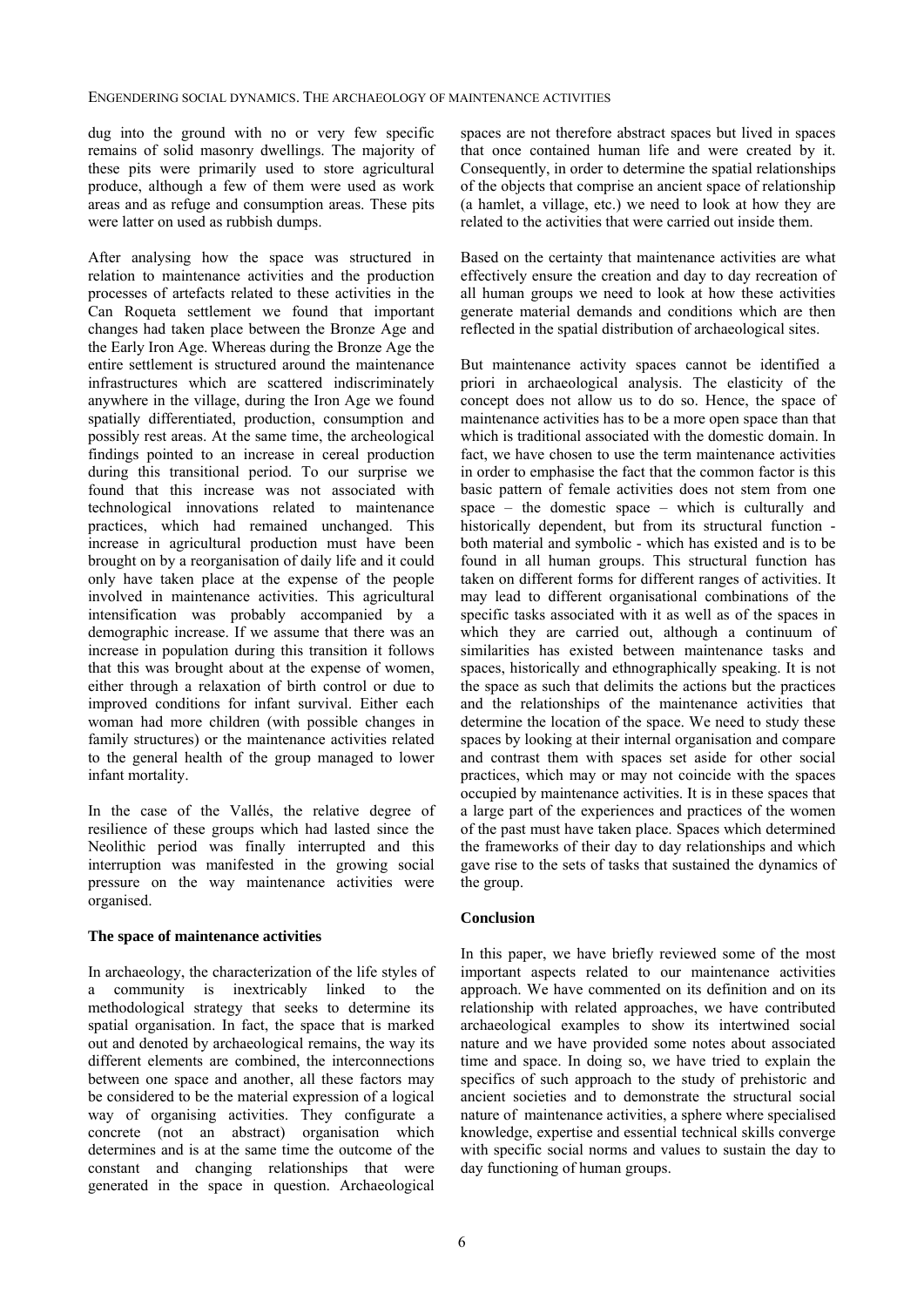P. GONZALEZ-MARCÉN, S. MONTÓN-SUBÍAS AND M. PICAZO: TOWARDS AN ARCHAEOLOGY OF MAINTENANCE ACTIVITIES

## **References**

Alarcón, E., 2006, "Aproximación a la vida cotidiana de las poblaciones argáricas: el caso de Peñalosa". *Arqueología y Territorio* 3:

http://www.ugr.es/local/arqueol/docencia/doctorado/Ar qyT/presents.htm

Allison, P.M. (ed.), 1999, *The Archaeology of Household Activities*. London: Routledge.

Aranda, G., Montón-Subías, S., Sánchez-Romero, M. and García, E., forthcoming, "Death and everyday life. The Argaric communities of southeast Iberia", *Journal of Social Archaeology*.

Bardavio, A. and González-Marcén, P., 1996, "La vida quotidiana a la prehistòria. L'estudi de les activitats de manteniment", *Balma* 6 : 7-16.

Bray, F., 1997, *Technology and Gender: Fabrics of Power in Late Imperial China* (Berkeley: University of California Press).

Brumfiel, E., 1991, "Weaving and Cooking: Women's Production in Aztec Mexico", in J.M. Gero and M.W. Conkey (eds) *Engendering Archaeology. Women and Prehistory*, (Oxford: Basil Blackwell), pp. 224-251.

Colomer. L., González-Marcén, P. and Montón, S., 1998, "Maintenance Activities, Technological Knowledge and Consumption Patterns: a View from a Prehistoric Iberian Site (Can Roqueta, 1200-500 cal BC)", *Journal of Mediterranean Archaeology* 11, pp. 53-80.

Conkey, M.W. and Gero, J.M., 1991, "Tensions, Pluralities, and Engendering Archaeology: An Introduction to Women and Prehistory", in J.M. Gero and M.W. Conkey (eds) *Engendering Archaeology. Women and Prehistory*, (Oxford: Basil Blacwell ), pp. 3-30.

Conkey, M.W and Spector, J., 1984, "Archaeology and the study of gender", *Advances in Archaeological Method and Theory*, 7, pp. 1-38.

Curia, E., Masvidal, C. and Picazo, M., 2000, "Desigualdad política y prácticas de creación y mantenimiento de la vida en Iberia Septentrional", in P. González Marcén (ed) *Espacios de género en Arqueología* (Arqueología Espacial 22), pp. 107-122.

Dahlberg, F., 1981, *Women the Gatherer* (New Haven: Yale University Press).

Dommasnes, L.H. and Montón-Subías, S., 2007, "Engendering historical change", paper presented at the *Engendering Historical Change workshop*, Bergen.

Foxhall, L., 2000, "The running sands of time: archaeology and the short-term". *World Archaeology* 31, 3, pp. 484- 498.

García Luque, Antonia, 2008, *Arqueología del género en la cultura ibera: una lectura desde la muerte*, PhD dissertation, Centro Andaluz de Arqueología Ibérica, Universidad de Jaén.

Gifford-Gonzalez, D., 1993, "Gaps in Zooarchaeological Analyses of Butchery; is Gender an Issue?", in J. Hudson (ed) *From Bones to Behaviour: Ethnoarchaeological and Experimental Contributions to the Interpretation of Faunal Remains* (Carbondale: Southern Illinois University), pp. 181-199.

González-Marcén, P., 1991, "*Cronología del grupo Argárico*". PhD dissertation, Dept de Prehistòria, Universitat Autónoma de Barcelona.

González-Marcén, P., Montón, S. and Picazo, M., 2005, (eds) *Dones i Activitats de manteniment en temps de canvi* (Bellaterra: Treballs d'Arqueologia 11).

Hamlin, C., 2001, "Sharing the Load: Gender and Task Division at the Windover Site", in B. Arnold and N.L. Wicker (eds) *Gender and the Archaeology of Death* (Walnut Creek: Altamira Press), pp.119-35.

Hendon, J., 2006, "Textile production as craft in Mesoamerica: Time, labor and knowledge", *Journal of Social Archaeology* 6, pp. 354-378.

Lull, V. and Estévez, J., 1986, "Propuesta metodológica para el estudio de las necrópolis argáricas", in AA.VV. (eds) *Homenaje a Luis Siret (1934-1984),* pp. 441-452. Sevilla: Consejería de Cultura de la Junta de Andalucía.

Magallón, C., 1999, "Privilegio epistémico, verdad y relaciones de poder. Un debate sobre la epistemología del feminist standpoint" in En M.J. Barral, C. Magallón, C. Miqueo and M.D. Sánchez (eds.), *Interacciones ciencia y género. Discursos y prácticas científicas de mujeres*. (Barcelona: Icaria), pp. 63-80.

Meyers, C., 2003, "Material remains and social relations: women´s culture in agrarian households of the Iron Age" in S. Mitin (ed.) *Symbiosis, symbolism, and the power of the past. Canaan, ancient Israel, and their neighbours from the Late Bronze Age through Roman Palestina* (Winona Lake: Eisenbrauns), pp. 425-444.

Montón, S., 2002, "Cooking in Zooarchaeology: Is this Issue Still Raw? ", in P. Miracle and N. Milner (eds) *Consuming Passions and Patterns of Consumption* (Cambridge: McDonald Institute Monographs), pp. 7-15.

Montón-Subias, S., 2007, "Interpreting archaeological continuities: an approach to transversal equality in the Argaric Bronze Age of south-east Iberia", *World Archaeology* 39:246 - 262.